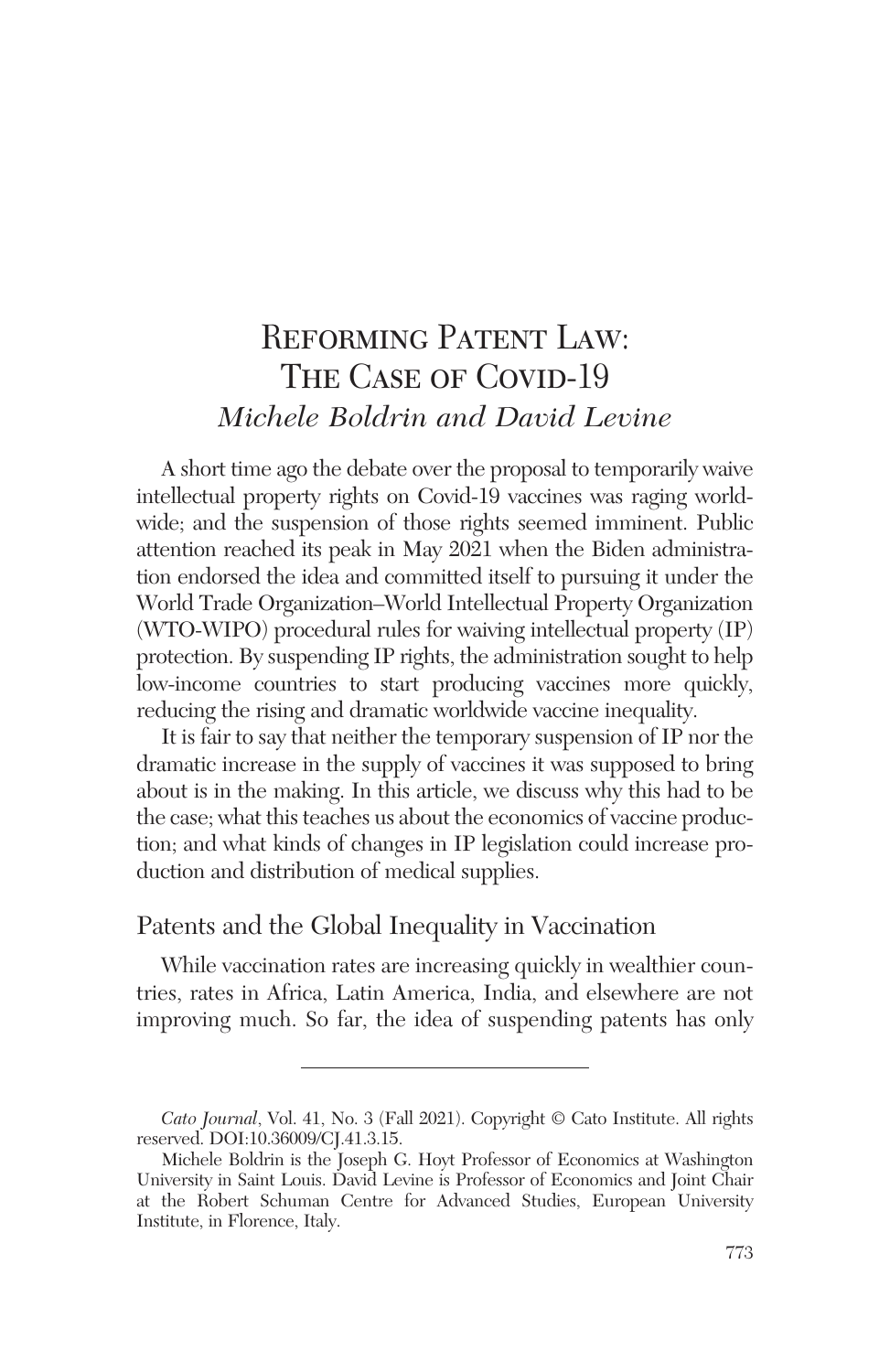produced lengthy and ineffective discussions, such as the "High-Level Dialogue" on "Expanding COVID-19 Vaccine Manufacture to Promote Equitable Access" on July 21, sponsored by the World Health Organization (WHO) and the WTO. A summary of that meeting follows:

The event, which was held under the Chatham House Rule, aimed to identify obstacles, and propose solutions for increasing vaccine production and closing the wide gap in vaccination rates between rich and poor countries. Participants described current and projected production volumes as well as plans for new investments in production capacity. They shared experiences about specific supply chain bottlenecks they were encountering, from export restrictions and raw material shortages to onerous regulatory processes and exchanged ideas on how these might be addressed. . . . While there was broad agreement on the importance of keeping supply chains open and predictable, different perspectives were expressed on the proposed waiver of the WTO's Trade-Related Intellectual Property Rights Agreement provisions pertaining to vaccines and other products needed to combat COVID-19 [WTO 2021].

When it comes to vaccine development and distribution, the facts on the ground are easily summarized:

- Only 27.6 percent of the world population has received at least one dose of a Covid-19 vaccine, and only 14.1 percent is fully vaccinated (Our World in Data 2021). The percentage vaccinated in the poorest countries is in the single digits and often as low as 1–2 percent. The international cooperation project known as COVAX (COVID-19 Vaccines Global Access) has managed to ship only 140 million doses in 137 countries.
- About 18 months after the first vaccines were discovered, their profitability is increasing; and global productive capacity remains concentrated in a few countries and in a little more than a handful of firms(Evenett et al. 2021). Almost 90 percent of the key ingredients used in the vaccines' production come from this small group of countries, creating the material conditions for several anti–free trade policies (Toxvaerd and Yates 2021).
- Both China and India are part of this select club, while Russia is not (BBC 2021). China seems to be playing a game of its own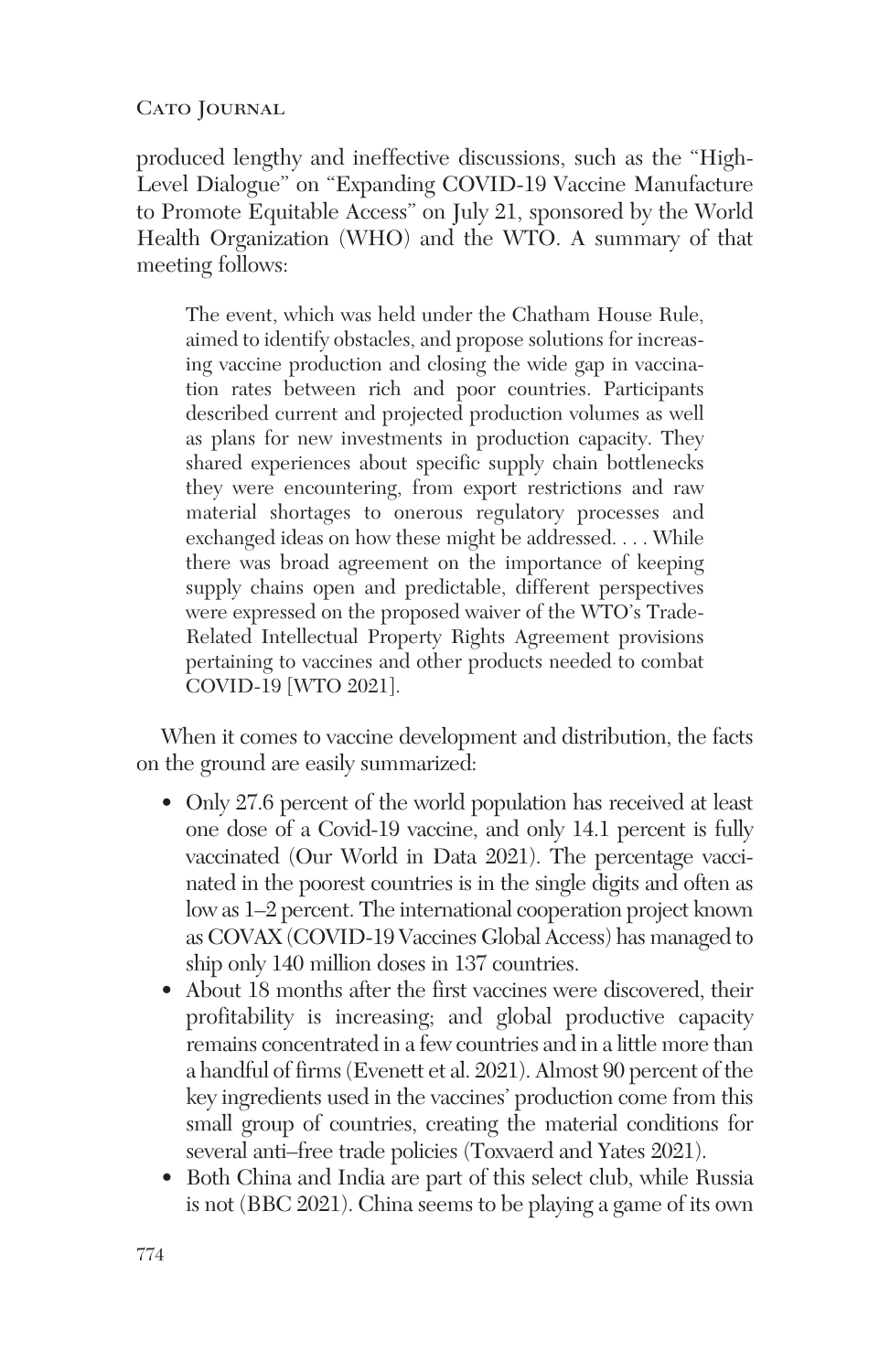(Mallapaty 2021); and India, the biggest vaccine factory in the world (Frayer 2021), is a major sponsor of the so far unsuccessful proposal to waive patents on vaccines.

We do not claim to provide solutions to global problems of such magnitude. Our goal is modest: we ask whether existing intellectual property regulations played any role in contributing to these inequalities, and suggest possible remedies where we believe a causal nexus exists.

We begin with a brief summary of the reasons why we argued previously (Boldrin, Levine, and Toxvaerd 2021) that the proposal to temporarily suspend patents on vaccines would be futile and divert attention from more relevant issues.

## Lessons from the Suspension Debate

At the heart of the idea that by suspending a bunch of patents one could rapidly ramp up worldwide production of highly sophisticated vaccines was and is a myth—the myth of the "secret formulas" covered by a handful of patents. According to this myth (which happens to be the received economic wisdom about innovation), behind every new product, no matter how complex, are several ideas that can be summarized in a simple blueprint. The blueprint must be patented to guarantee exclusivity to its creator; such blueprints are expensive to create; and their cost needs to be recouped.

This mythological view of the economics of technological innovation leads to two incorrect policy conclusions: first, that patents are necessary for innovation, otherwise nobody would incur the expense of creating these blueprints, and, second, that if the patents could be freed, then everyone would be able to manufacture vaccines. These incorrect conclusions lie behind the pointless efforts to bring about a suspension of several patents through WTO rules.

This myth is close to the opposite of the truth. Producing a vaccine, or any new drug, is akin to cooking one of the elaborate dishes of contemporary molecular gastronomy. The recipe written on the mythical blueprint is just the start: one needs also to find the cooks capable of following it, the fresh special ingredients, the sophisticated tools, and, finally, the skills needed to deliver the food to the customers.

Stepping out of the cooking analogy, let us look at what these elements correspond to in the pharmaceutical industry. The "recipe" is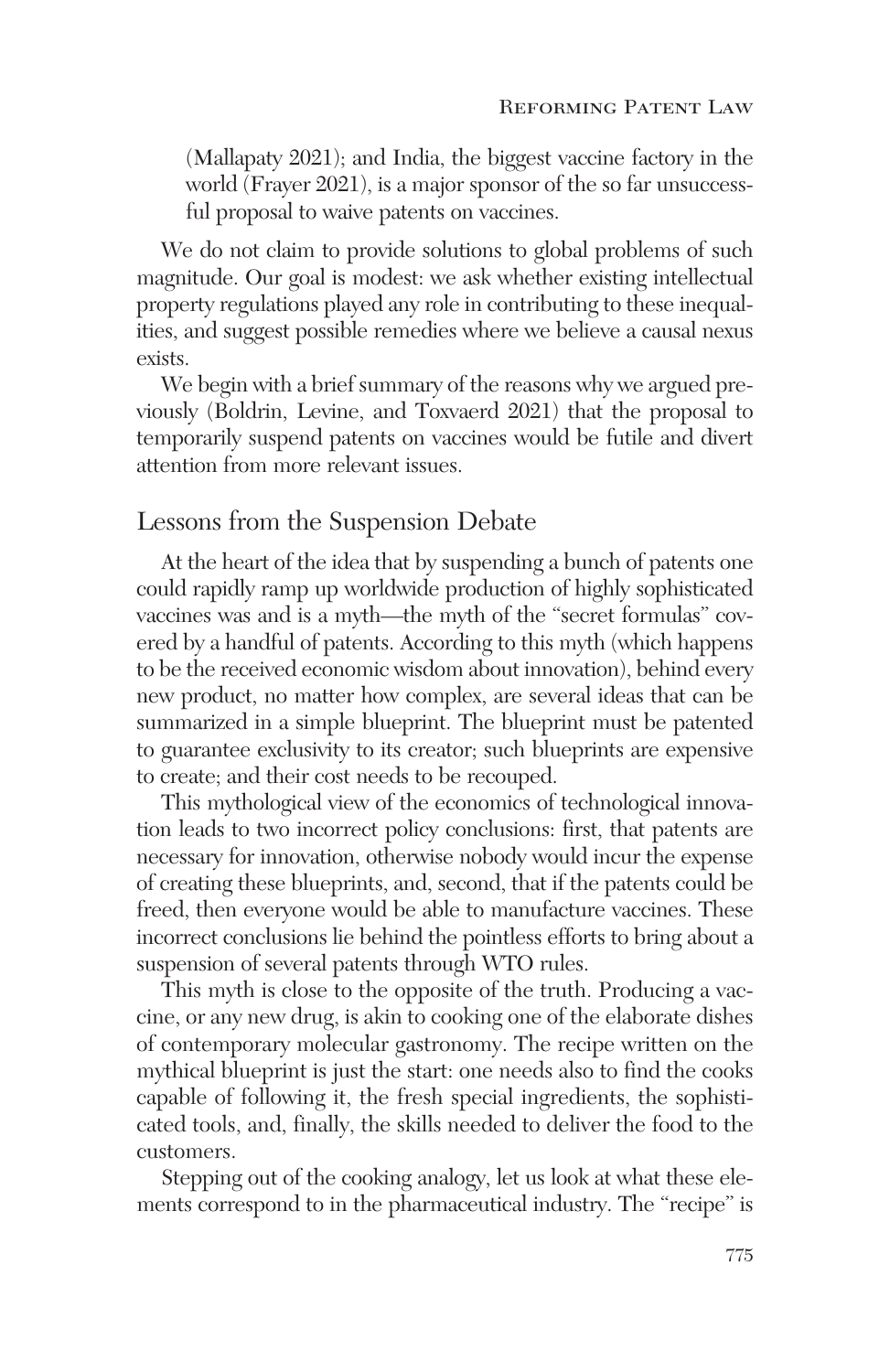the scientific breakthrough leading to the new drug. Akin to culinary prowess are the set of professional skills and operational know-how that constitute a pharmaceutical company. The "ingredients" are the special inputs to produce vaccines that, as we have learned, faced a real bottleneck for many months, and may still be backlogged (Bollyky and Bown 2021; Pilla 2021). The "serving tools" are the physical plants and sophisticated machinery carrying out the actual production and delivery of the doses.

It is apparent that, apart from the initial breakthrough, patents have relatively little to do with the innovation process. We label the other components of the innovation process "knowledge capital,*"* which is privately owned, rivalrous, and costly. This understanding reverses the implications of the myth. Patenting a formula is not necessary to reward innovation, because its creator has the inherent advantage of owning the knowledge capital needed to make use of it. Second, freeing the patents describing an innovation's formula will have little effect on that innovation's availability unless the corresponding knowledge capital is also equally distributed.

These facts explain both what is happening with regard to the Covid-19 vaccine patents and why Moderna's widely publicized decision to not enforce its Covid-19 vaccine patent licenses against its competitors did not lead, after 16 months, to a mushrooming of plants producing its vaccine. Because of mRNA therapies' novelty, political efforts to either voluntarily pool intellectual property on vaccines or impose compulsory licensing of patents could not lead to much additional output of actual vaccines in the short run. Where the necessary knowledge capital exists (India), vaccines are already being produced at full speed under licensing from one or more innovators. Effectively manufacturing and distributing Covid-19 vaccines requires human capital, technology, raw materials, and equipment which are lacking in all but a dozen countries in the world (Crager 2018; Plotkin et al. 2017).

Recall that, in the terminology of economics, a good is "nonrivalrous" if it can be profitably used by an increasing number of people without becoming scarce. While ideas may in principle be nonrivalrous (and made excludable to other people only through patents or secrecy), the same is not true of knowledge capital. The latter is scarce, rivalrous, and excludable. That is to say, it is not a public good (i.e., something that is both nonrivalrous and nonexcludable), and it cannot be turned into a public good by a political decision.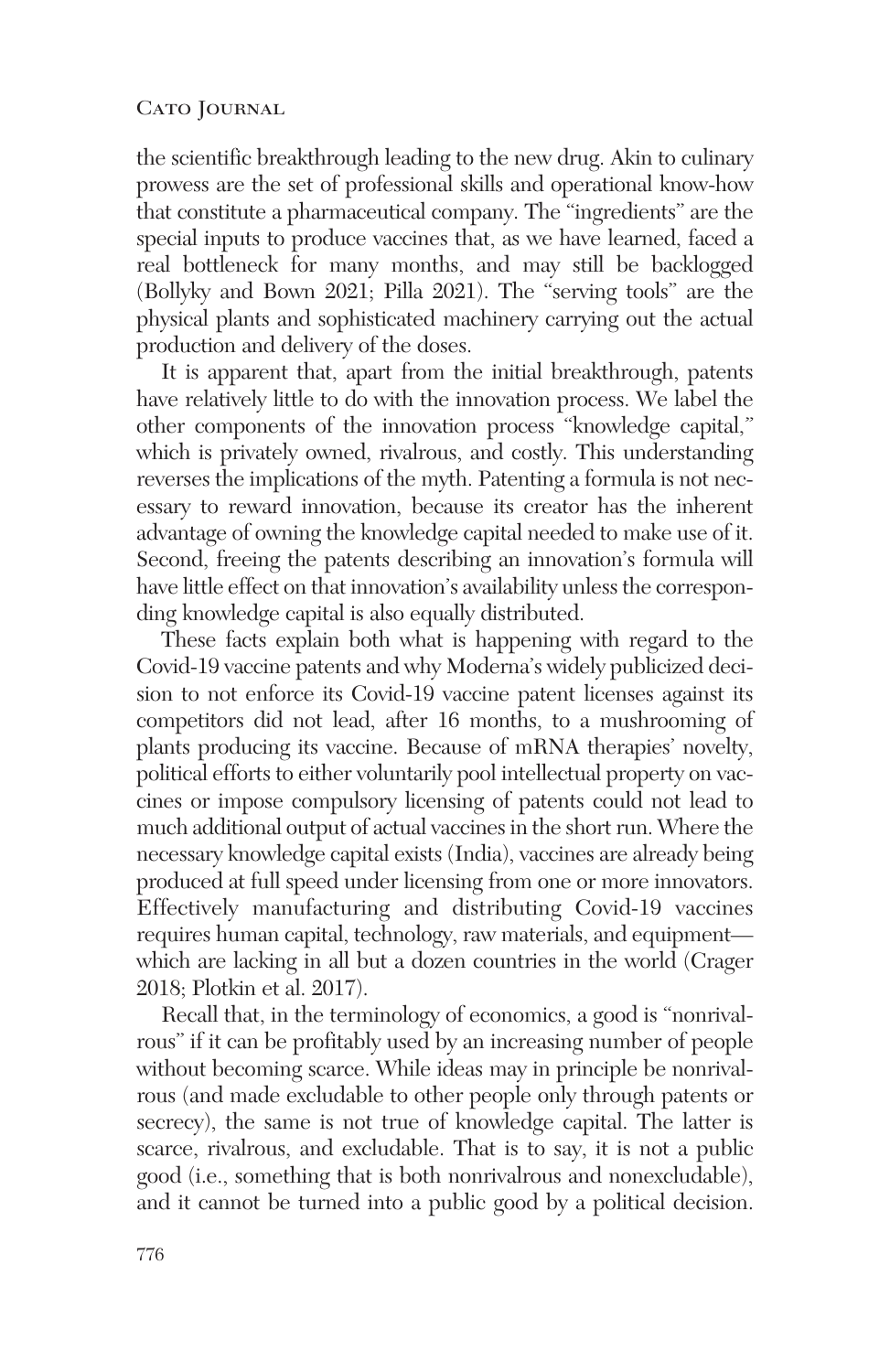This explains why the pure invention (writing the formula) of the vaccines was so rapid and inexpensive: because the new idea behind the formula was the product of preexisting knowledge capital. Decades of investment in biochemical research, mRNA technology, and the machinery and skills for rapidly analyzing the structure of viruses made the easy breakthrough possible. It was no miracle.

## Public and Private Financing

While these arguments explain why suspending patents on vaccines cannot suddenly increase their supply, it is also clear that all the knowledge capital of this world would never lead to a new drug without the initial invention. In the next two sections we look again at the experience of the last 18 months with the Covid-19 vaccines to see if there is anything else one can learn about the economics of the pharmaceutical industry.

Consider the four major vaccines used in the United States and European Union (EU): AstraZeneca, J&J, Moderna, and BioNTech-Pfizer. Their formulas came, respectively, from a research university (Oxford), a research company that was a spinoff of a research university (J&J), and two small pharmaceutical research companies. Of these two, the larger (Moderna) had received substantial financing from the public purse even before the pandemic started, while the second (Pfizer) received public funds only after announcing its vaccine. More generally, the inventions were the product of that portion of knowledge capital that is allocated to either basic or industrial research, and that in both the United States and EU is regularly financed by various kinds of government funding. The three major firms involved in the production and distribution of the vaccines provide all the other components of the vaccines' knowledge capital. However, they contributed scarcely, or did not contribute at all, to the invention of the vaccines that they ended up producing. Moderna is the only exception: it is by far the smallest of the four players and has received substantial public resources to support its R&D activity.

During the last three decades or so, the features we have illustrated have progressively come to dominate the way in which the pharmaceutical industry invents and then produces new drugs (Boldrin and Levine 2008; Jung, Engelberg and Kesselheim 2019; Lipton and Nordstedt 2016; Rafols et al. 2014; Reuters 2010). While the experience with the Covid-19 vaccines is extreme along many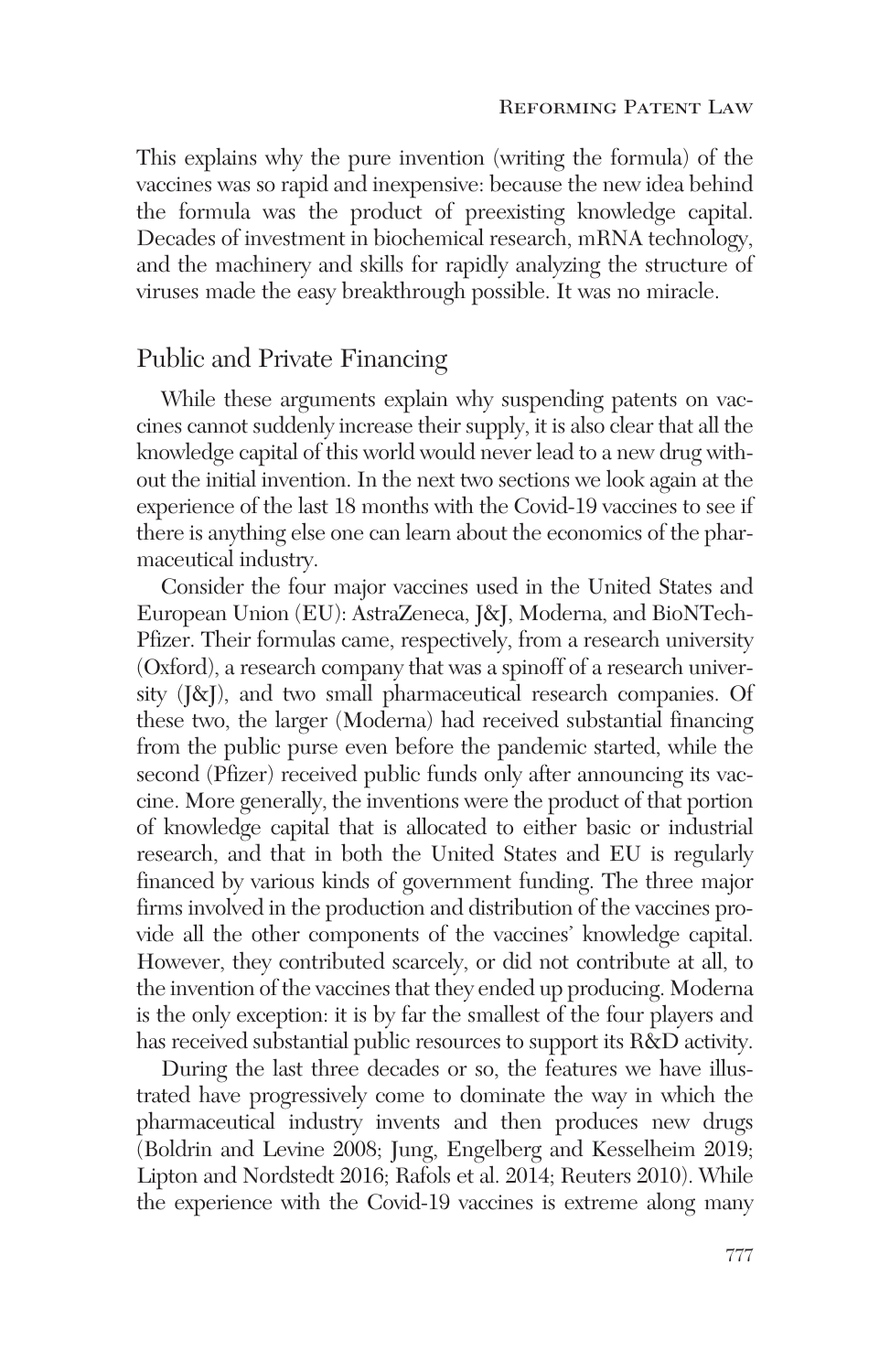dimensions, the overall pattern is general enough to justify policy conclusions that extend beyond the specific case of vaccines.

In recent months, many have argued that the U.S., EU, and UK governments are entitled to the IP benefits of Covid-19 related research, because they helped finance the knowledge capital that produced the inventions; they also invested substantial resources in financing the vaccines' production and manufacturing processes. Tristan Reed (2021), for example, claims that, without the boost provided by the enormous demand coming from various governments, the rapid rise in vaccine supply would never have happened, and pharmaceutical companies would never have invested in the process that led to the reduction in costs. This argument may or may not have merit. However, given that very seldom if ever have governments committed to purchasing billions of doses in advance, or directly supported the development of productive capacity, we will not dwell further on it.

What about the other components of the knowledge capital necessary to produce a new drug? Are they also financed by taxpayer money? As in the case of the Covid-19 vaccines, all of whose Western producers are privately held companies, the knowledge capital of the pharmaceutical industry is almost entirely private. Apart from the industrial productive capacity and the human capital operating it, a major share of such knowledge capital is constituted by the legal and marketing divisions of large pharmaceutical companies. They are essential to navigate the maze of patents and other IP regulations covering the drugs and their production and distribution processes. We break no news in saying that such private capital earns above normal rewards as a result of its position between the invention of new patentable drugs(financed by taxpayers' money), the public regulators authorizing their use, and the customers ultimately purchasing them.<sup>1</sup>

In summary:

- The discovery protected by the patent is relatively cheap to obtain, but is almost always the product of previously accumulated knowledge capital.
- The latter is the product of a complex mixture of both publicly and privately funded research that, because of the Bayh-Dole Act or Patent and Trademark Law Amendments

<sup>1</sup>Ledley, McCoy, and Vaughan (2020) have a fresh look at the data.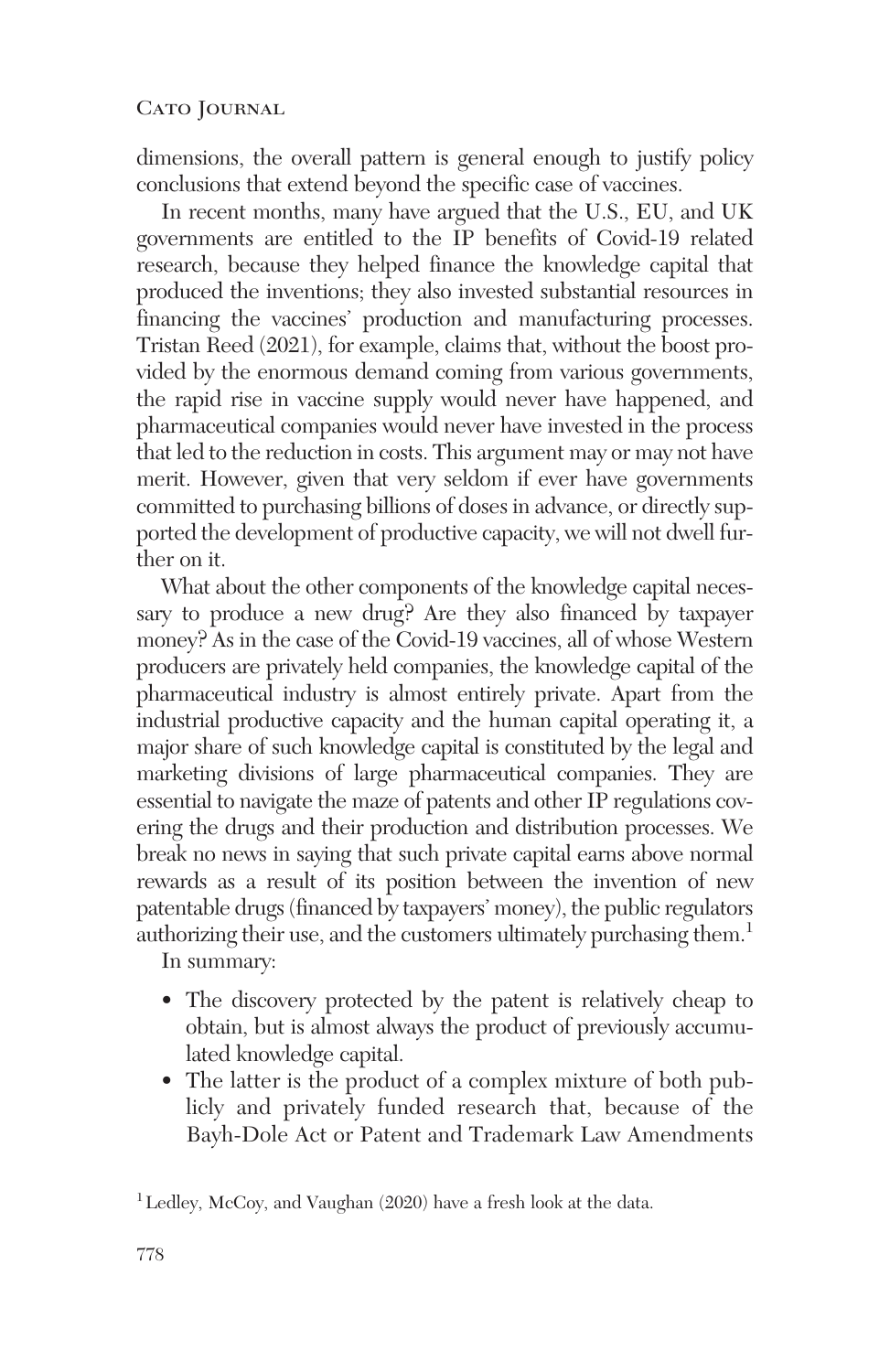Act (December 12, 1980), is eventually owned by the private researchers and institutions being funded, leading to the patentability of anything discovered as a result of this knowledge capital.

- The other components of the knowledge capital needed to produce and distribute the new drug are generally privately financed. The advantage that the innovative firm has over its competitors is mostly due to this factor.
- In financing medical research, taxpayer money does not aid in the production of a public good but funds a mixture of public and private knowledge capital within a legal framework tilted in favor of the second (private capital).

No matter which angle one takes to analyze it, this seems an odd situation. What is the public policy rationale for using taxpayer money to subsidize private firms earning rates of return higher and less risky than the average, and then allowing those firms to monopolize the products of their subsidy?

# Where Is the Public Good?

The idea behind patents is that they are a grant of monopoly power: they enable the patent holder to restrict supply and jack up prices by excluding competitors from using the patented invention. The idea behind public financing of private R&D is that it produces a pure public good: scientific information is nonrivalrous—that is, usable by many people or firms simultaneously. Patenting inventions, however, seems the perfect way of defeating the purpose of subsidizing R&D. That is because patenting discoveries financed by the public purse blocks imitation and competition, the main forces that increase and improve productive capacity. Decade after decade this incoherent policy has led to a situation where, in 2021, the productive capacity for vaccines is constrained by a shortage of people possessing the adequate knowledge capital. If the hundreds of scientific discoveries currently used in the production of vaccines had not been patented, more people would have brought further innovations through the use of this knowledge capital. Imitators of Moderna, the Jenner Institute, and BioNTech could have emerged in the meantime; and some of them could be competing by improving upon the original discoveries and providing the world with even more effective treatments.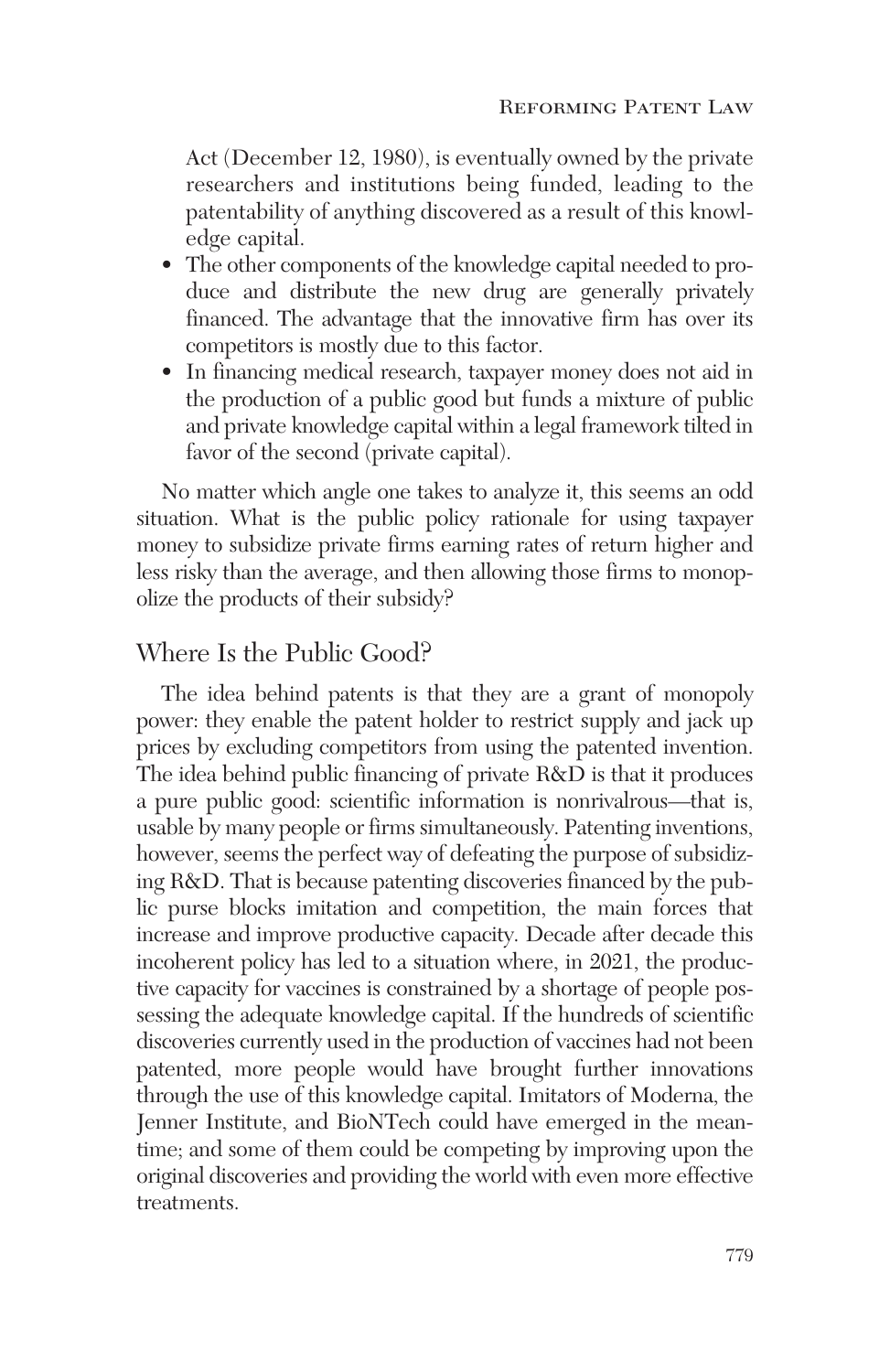Is there anything to suggest that forbidding patents for inventions funded through public subsidies would greatly reduce researchers' incentives to make their discoveries in the first place? This cannot have been the case for Moderna, for the reasons discussed earlier. Moderna does not care about its patents as it knows that its competitive advantage comes from its knowledge capital. Most likely, the Jenner Institute would also have developed its vaccine with or without patent availability, asthe story of its partnership with AstraZeneca proves (see Garrison 2020). Finally, it may or may not be the case that BioNTech would have not developed its vaccine in the absence of patents. Still, two things are certain: prior to 2020 BioNTech had received almost no public subsidies, and the development of the mRNA technology was the product of a competitive effort in which inventors patented their discoveries mostly to prevent others from doing the same (see Gaviria and Kilic 2021; Shores, Haversack, and Storaska 2021).

Our ability to use the experience of the Covid-19 vaccines in order to understand the way the pharmaceutical industry operates, though, seems to be handicapped by the fact that there are currently almost 20 Covid-19 vaccines available somewhere in the world and more than 100 at various stages of development, according to the London School of Hygiene and Tropical Medicine's online vaccine tracker.<sup>2</sup> This has never been the case for other newly patented drugs: very seldom do more than two firms compete in the same narrowly defined clinical market. While it may be true that the vaccines not yet in use in the United States and the EU are grossly inferior to the leading four, and therefore not real competitors, even the four currently in use in these major countries (soon to become five with the arrival of Novavax) is a large number.

This raises the question of why we do not observe substantial investments taking place around the world to build productive capacity for some form of generic Covid-19 vaccine, producible under compulsory licensing. This brings us to consider the hidden true public good that current IP legislation allows big pharmaceutical companies to monopolize. While the inventions that led to the development of the Covid-19 vaccines happened outside big pharma—and while vaccine production is taking place both within big pharma and

<sup>2</sup> See https://www.lshtm.ac.uk/research/research-action/covid-19.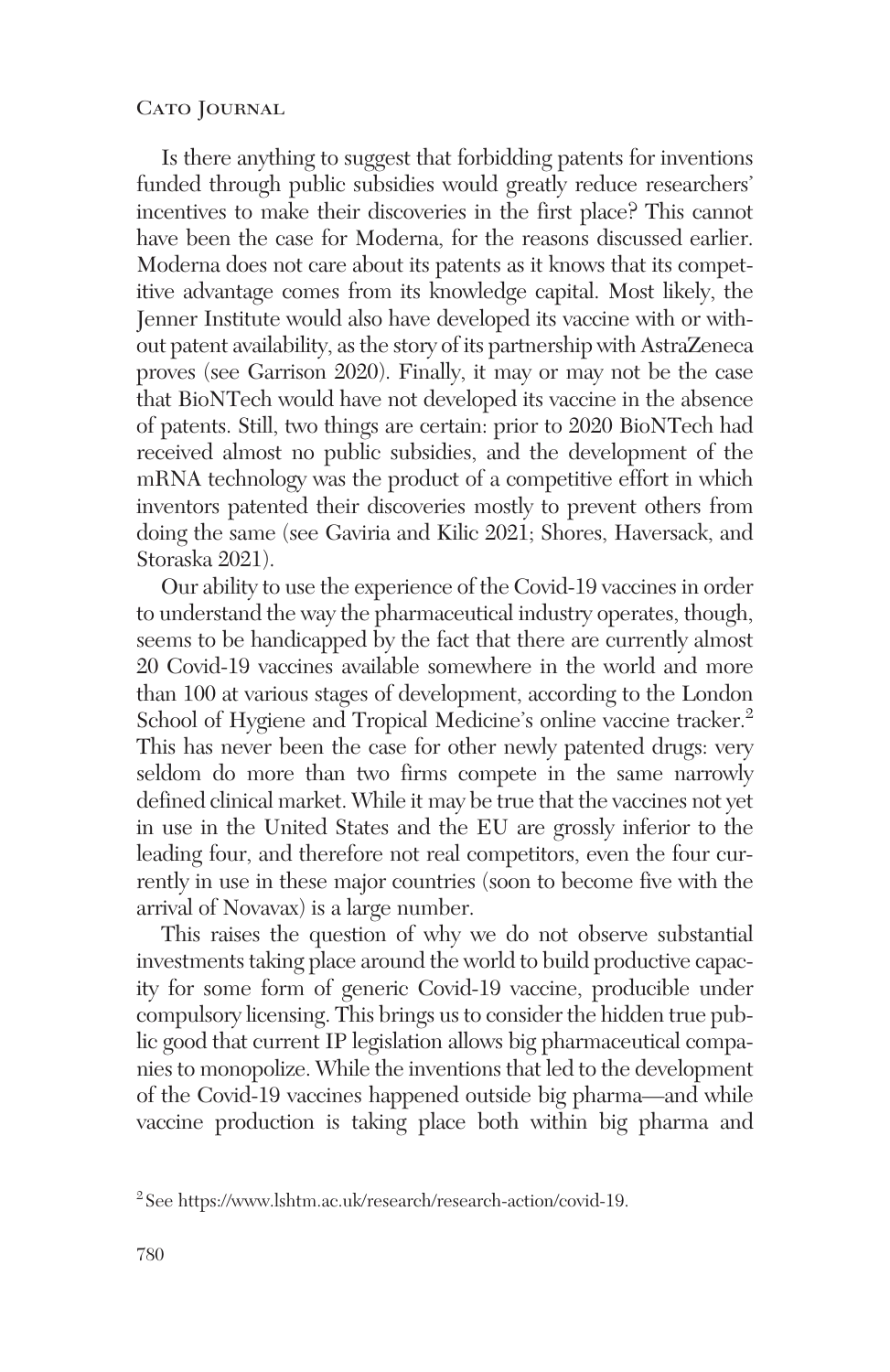through licensing to other companies (of which the Serum Institute of India is the best example)—the vaccines' clinical trials were carried out exclusively by their patents' owners. Further, their results are covered by a complex net of various forms of intellectual property rights known on the two sides of the Atlantic as "market exclusivity" and "data exclusivity," respectively.<sup>3</sup>

The fact is that true generic vaccines do not exist, and this is akin to the well-known fact that, when successful drugs come off patent, their generic versions take quite some time to come around. It is not enough to copy a formula and accrue enough knowledge capital to produce and distribute a vaccine or drug. One needs also to be authorized to do so by the likes of the Federal Drug Administration and the European Medicines Agency, which requires supplying those agencies with very costly information about the effects and consequences of the products being commercialized.

Vaccines and new drugs are complex chemical and biological objects, and the equivalence of the original with its generic versions often cannot be demonstrated by simple tests. Regulatory authorities require a complete set of clinical safety and efficacy tests for each imitation therapy before its distribution can be authorized. What is more, the collection of pharmacological and clinical data innovators accumulate during the various stages of their clinical trials—which receives various forms of IP protection outside of patents—is excludable, despite its nonrivalrous nature.

It is our view that, apart from the patenting of the initial formulas, the inability of generic manufacturers to draw from original trial data is where existing IP protection plays an important role in reducing competition in the pharmaceutical industry, thereby damaging the growth of productive capacity and the diffusion of useful drugs. It seems clear that, within the set of inputs leading to the commercialization of a new medicine, if anything is a pure public good, then surely the *results* of the clinical trials are. These results are quite expensive to produce, in particular because of the strong (some would say overly strong) requisites and procedural rules imposed by pharmaceutical regulators. Still, once obtained, the results of clinical

<sup>&</sup>lt;sup>3</sup> Space constraints prevent an illustration of the way in which this relatively new form of IP protection works, but the interested reader can find abundant material online. See, for instance, WHO (2000) and International Federation of Pharmaceutical Manufacturers and Associations (2011).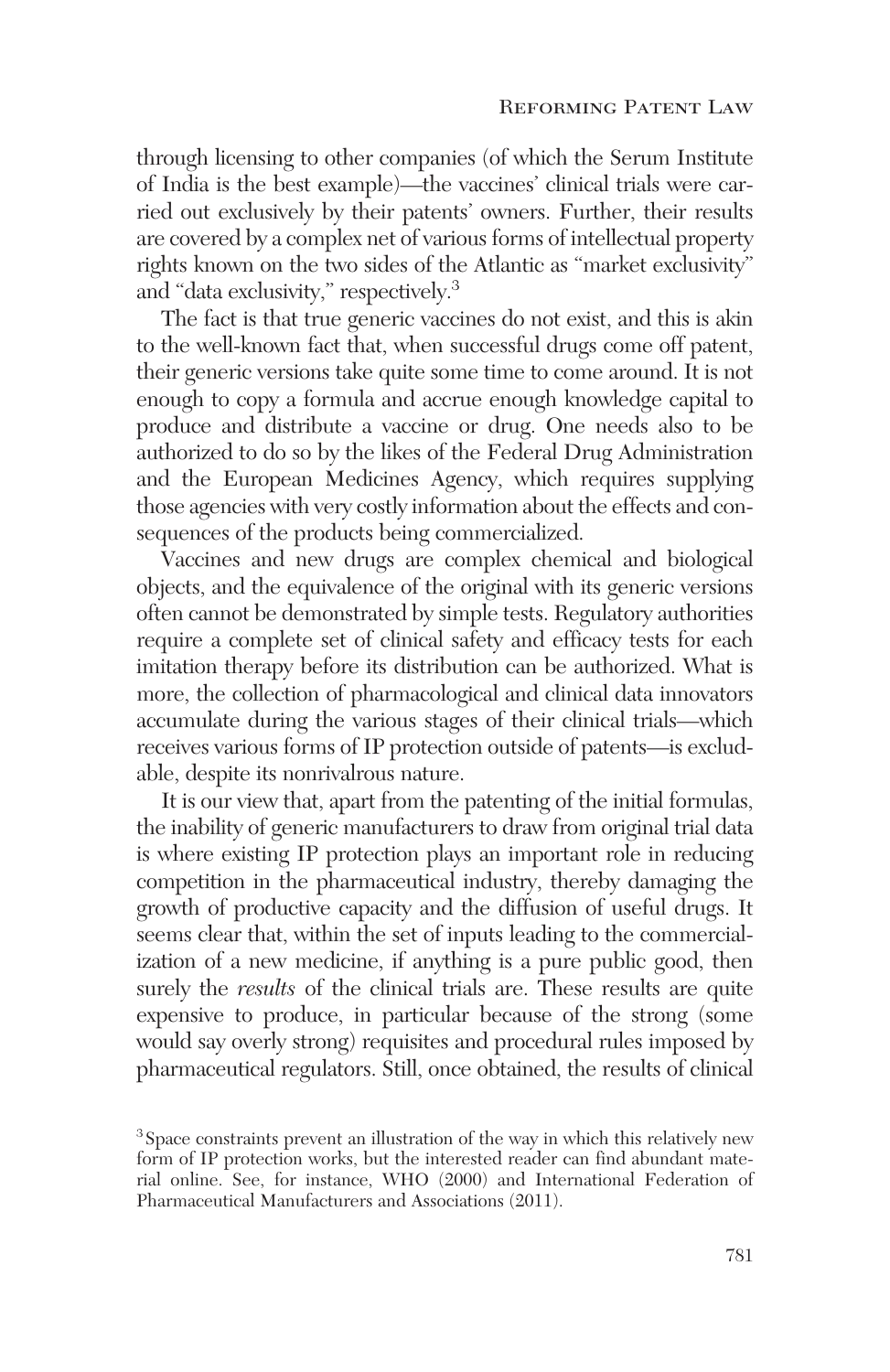trials are much more of a public good than the initial discovery of a drug, because they are necessary for reasons of public safety. To comply with regulatory requirements, clinical trial data can easily be reduced to a set of nonrivalrous pieces of information.

# Conclusion

The pharmaceutical industry is subject to a complex array of government regulations, of which patent protections granting monopoly power are only a piece. In a context in which pharmaceutical companies pay for clinical trials and generic manufacturers do not, the removal of patent protection may tilt the current complex equilibrium between regulations and subsidies in the wrong direction. While substantial protection is provided by the first mover advantage which has played so strong a role in the development of Covid-19 vaccines—simply removing patent protections without reforming the clinical trial system may backfire. We believe that only a careful and thoughtful reform process is likely to succeed, and, to this end, we conclude by proposing two reforms.

First, Congress should start scaling back the powers of the Bayh–Dole Act and subsequent legislation enabling the patenting of government-financed innovations. In fact, given the growing ability of private venture capital to finance even very risky research in the biological and medical fields, the 1950s rationale for providing ample taxpayer support for the R&D of firms operating in these sectors has become groundless.

Second, Congress should shift public resources from research aimed at creating patentable innovations toward research at the other end of the drug-production process. That is, public resources should finance clinical trials for drugs with particularly high societal value, such as vaccines. This can be done on a competitive basis through relatively standard procurement methods.

### References

- BBC (2021) "Covid: Stalled Russian Vaccines Cause Global Anger" (July 29). Available at www.bbc.com/news/world-europe -58003893.
- Boldrin, M., and Levine, D. (2008) *Against Intellectual Monopoly*. New York: Cambridge University Press.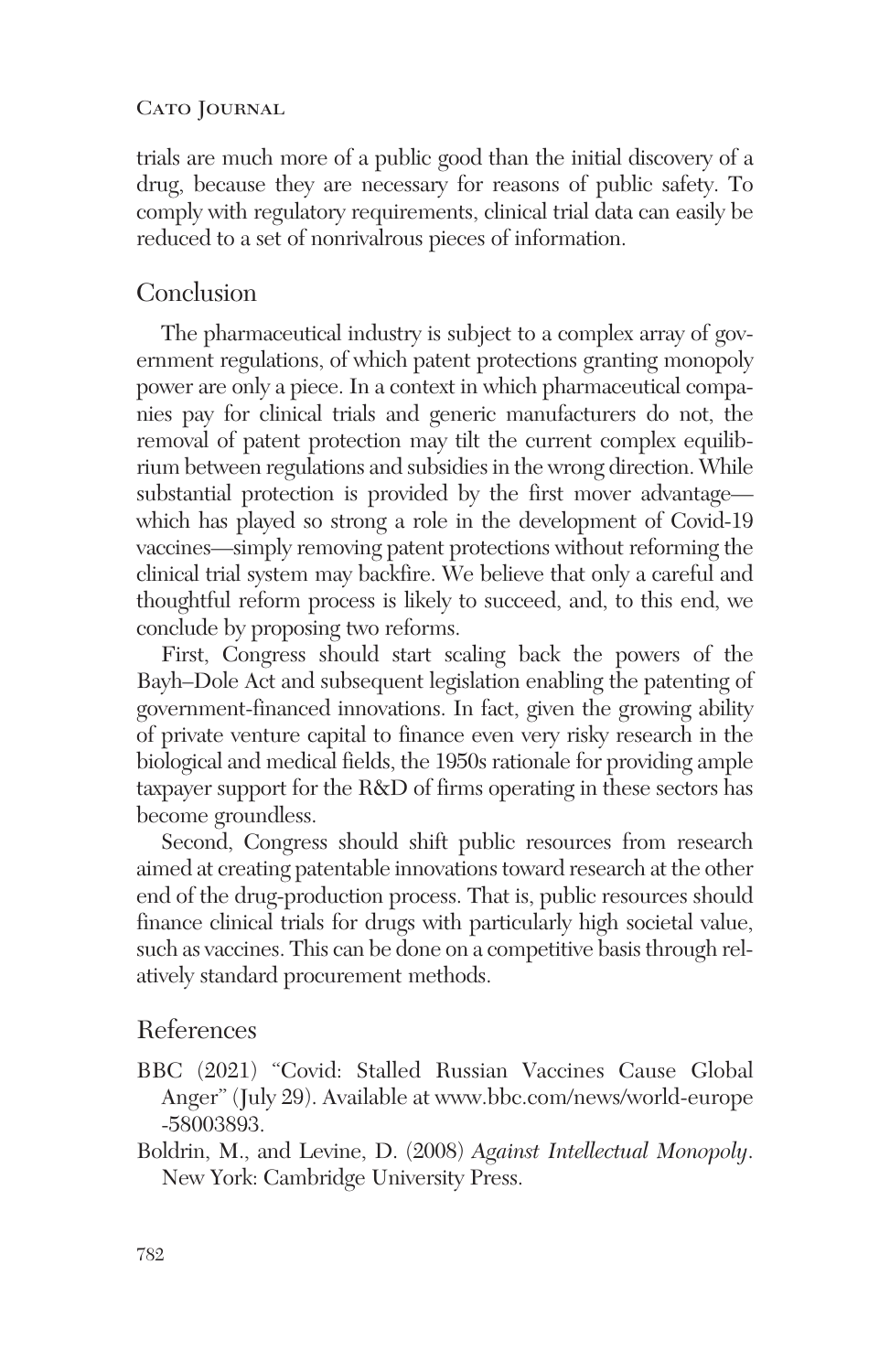- Boldrin, M.; Levine, D.; and Toxvaerd, F. (2021). "Should Patents on Covid-19 Vaccines Be Waived?" *Economics Observatory* (May 14).
- Bollyky, T. J., and Bown, C. P. (2021). "The Real Vaccine Procurement Problem." *Foreign Affairs* (June 24).
- Crager, S. A. (2018). "Improving Global Access to New Vaccines: Intellectual Property, Technology Transfer, and Regulatory Pathways." *American Journal of Public Health* 108 (December, Suppl. 6): S414–S420.
- Evenett, S. J.; Hoekman, B.; Rocha, N.; and Ruta, M. (2021) "The Covid-19 Vaccine Production Club: Will Value Chains Temper Nationalism?" Policy Research Working Paper No. 9565. Washington: World Bank.
- Frayer, L. (2021) "India Is the World's Biggest Vaccine Maker. Yet Only 4 Percent of Indians Are Vaccinated." *National Public Radio* (June 29).
- Garrison, C. (2020) "How the Oxford Covid-19 Vaccine Became the AstraZeneca Covid-19 Vaccine." *Medicines Law and Policy* (October 5).
- Gaviria, M., and Kilic, B. (2021) "A Network Analysis of Covid-19 mRNA Vaccine Patents." *Nature Biotechnology* 39: 546–48.
- International Federation of Pharmaceutical Manufacturers and Associations (2011) "Data Exclusivity: Encouraging Development of New Medicines." Available at www.ifpma.org/wp-content /uploads/2016/01/IFPMA\_2011\_Data\_Exclusivity\_\_En\_Web.pdf.
- Jung, E. H.; Engelberg, A.; and Kesselheim, A. S. (2019) "Do Large Pharma Companies Provide Drug Development Innovation? Our Analysis Says No." *STAT* (December 10).
- Ledley, F. D.; McCoy, S. S.; and Vaughan, G. (2020) "Profitability of Large Pharmaceutical Companies Compared with Other Large Public Companies." *Journal of the American Medical Association* 323 (9): 834–43.
- Lipton, S. A., and Nordstedt, C. (2016)"Partnering with Big Pharma: What Academics Need to Know." *Cell* 165 (3): 512–15.
- Mallapaty, S. (2021) "China's COVID Vaccines Are Going Global— But Questions Remain." *Nature News* (May 12).
- Our World in Data (2021) "COVID Vaccination Data" (July 14). Available at https://ourworldindata.org/covid-vaccinations.
- Pilla, V. (2021) "Input Material Shortages May Hit Covid-19 Vaccine Manufacturing, Says Report." *Money Control* (March 11).